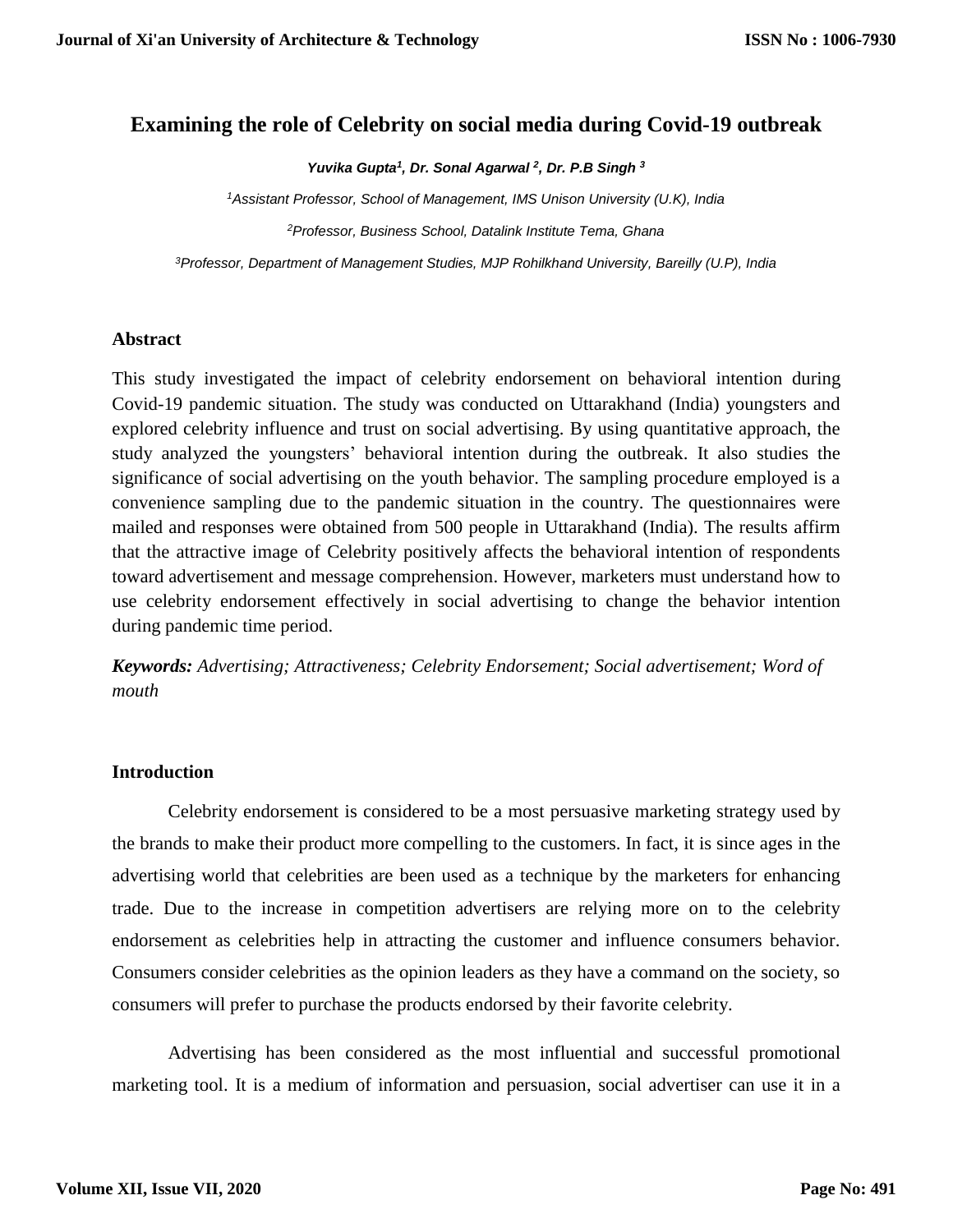positive way for adding benefits to the society. Celebrity usage in an advertisement helps in better positioning of products in the target audience. In addition to it, celebrity can also be used to correct misconceptions which consumers hold during pandemic situation. As previous researchers have found that the celebrities have immense potential to change the image of product in the mind of customers due to the affiliation and their inclination towards them. The researcher in this paper considers five main indicators of celebrity i.e. attractiveness, trustworthiness, familiarity, similarity and expertise in the celebrity endorser, to analyze the effect of celebrity endorsement related attitude on consumers intention to behavioral change.

Since, ages celebrities are been used to promote a brand. They are always been preferred by the marketer over other tools because of the celebrities influence and glamour. The rationale behind this is that famous faces attract consumers to the brand and the ultimate aim to appeal the targeted audience can be achieved successfully. The various factors like values, appeals, followers, popularity, and ethics plays an important role while choosing an ambassador. The large numbers of celebrity followers facilitate the marketer in circulating the timely information about updated content and product message at an ease. Thus, the idea behind celebrity endorsement usage is en route message to maximum number of people during the epidemic time.

Advertisements play an important role in our Indian society and are considered as an effective and reliable medium of publicizing messages to customers. Celebrity endorsement helps in circulating the social messages and in eradicating social issues prevailing in our society as individuals are influenced by their opinions. Social Advertising is an emerging concept and less research work has been done on the topic in India.

This research draws and builds on findings from an extensive primary survey and also from the various empirical and conceptual studies subject to secondary analysis. As this study explicitly examines interrelationships between celebrity endorsement and social advertising in the Indian context, it is definite that this study will contribute to the existing body of knowledge and its influence on consumer behavior during disease outbreak. The research is focused on the social advertisements endorsed by few selected celebrities during this phase of Covid-19, viz; Amitabh Bachan, Akshay Kumar, Katrina Kaif, Kartik Aaryan, Aia Bhatt, Madhuri Dixit, Anupam Kher, Ms. Dhoni . The organization of the paper is as follows. Section 2 provides a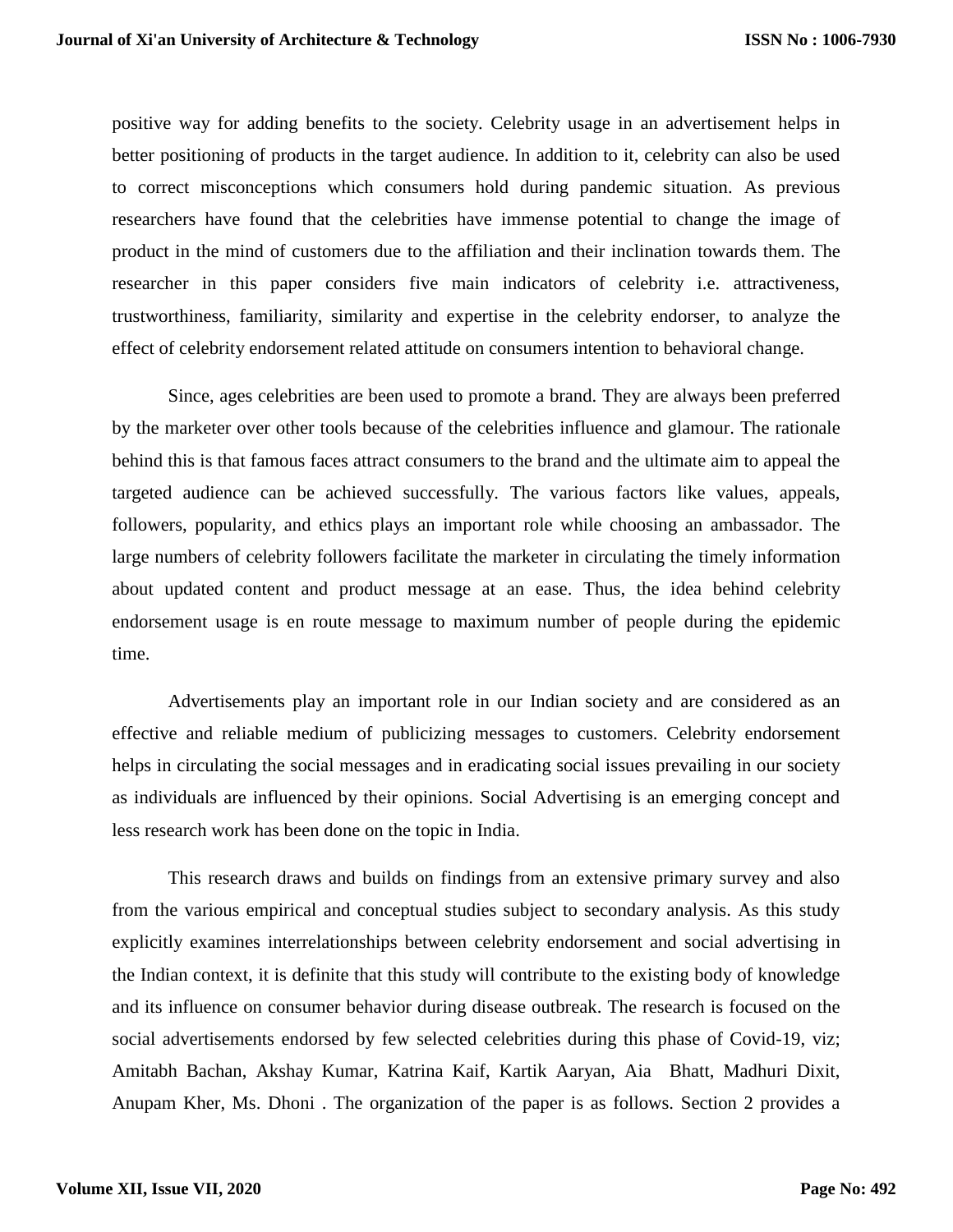brief literature review. The research methodology used in the paper is discussed in Section 3. The data analysis and findings are provided in Section 4, followed by certain concluding remarks in Section 5.

#### **Literature Review**

Social marketing is defined as "the use of marketing principles and techniques to influence a target audience to voluntarily accept, reject, modify, or abandon behaviour for the benefit of individuals, groups, or society as a whole"( Kotler, P., & Zaltman, G., 1971). It is based on media-based messages that are projected to create awareness, educate or stimulate people in the society to engage themselves in voluntary social activity such as health service, environment conservation, national unity, etc. Thus, we can say that social advertising is used to change the perception, attitude and behavior of people as well as to bring a positive social change in society (Minakshi Chauhan Asopa- 2010).

The celebrities considered as an opinion leaders helps in social movements by mobilizing their followers and convincing them (Benford and Snow 2000), people targeted through this social movement receive the information about current environment and are guided about the actions to be taken (Arceneaux and Johnson 2013). Furthermore, if individuals perceive certain opinion leaders as self-interested or less credible, they avoid the views of those opinion leaders' (Stoker 1992; Testa 2018). This paper attempts to study the effects of celebrity opinion leaders on individuals. The researcher studied how individuals respond to them and verify whether opinion leader statements in media are able to persuade the individuals to take corrective actions during Covid-19 outbreak.

The various studies have already concluded that the celebrities help in gaining the customers' attention towards advertisement due to their attractiveness and likeability (Erdogan, 2001). Celebrities in social advertisement are considered to have positive influence on credibility, recall and likeability of the advertisements and finally on purchase intentions (Menon et al., 2001; Lafferty and Golsmith, 1999; Agrawal and Kamakura, 1995). Thus, from the literature review it can be stated that celebrity endorsers have positive influence on behavioral intentions. So, this paper studies the behavioural change during pandemic situation.

According to Rockwell & Giles (2009), celebrities are the one who can inspire consumers' desires, hopes and dreams. They help in creating bond and develop connections with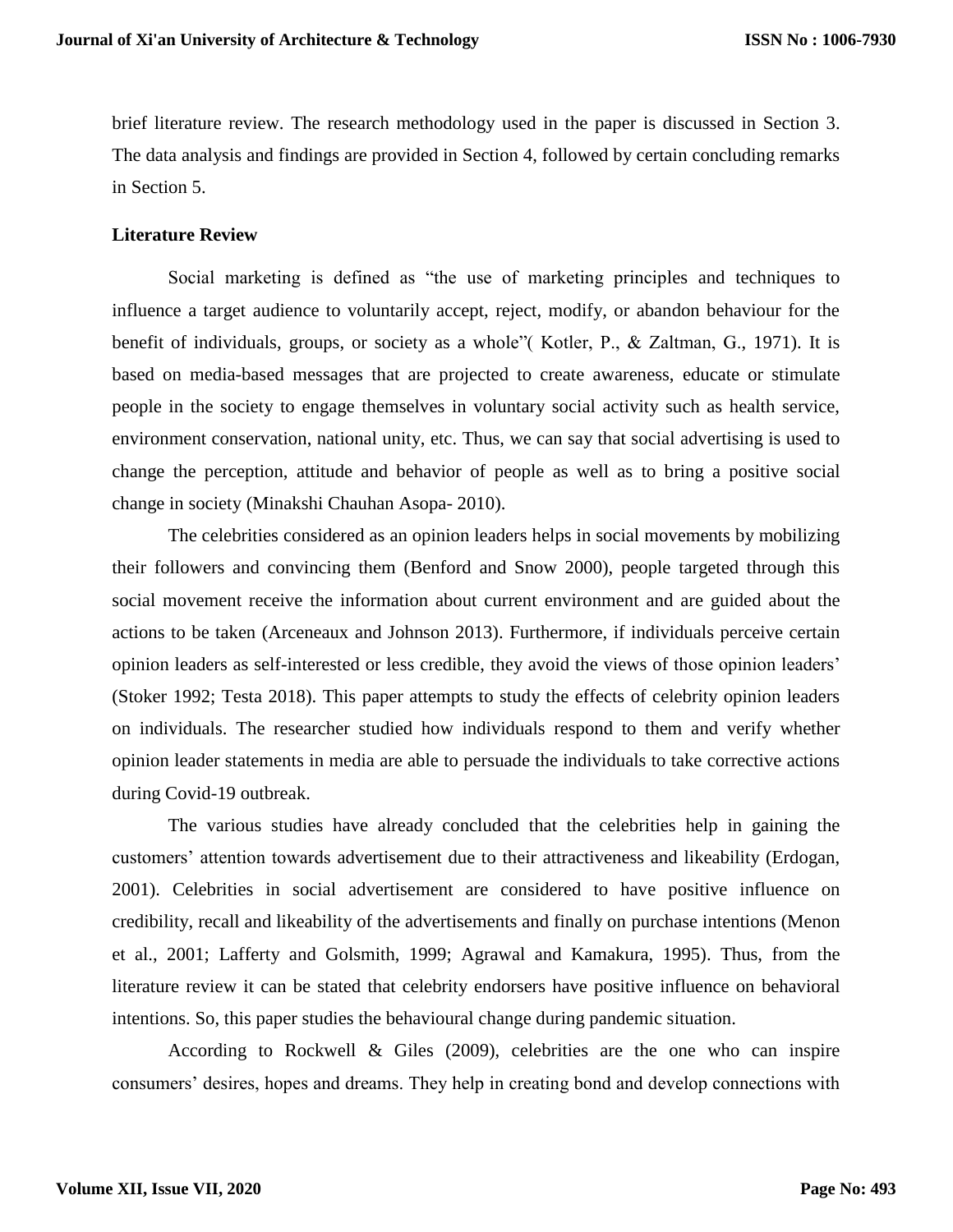consumers (Thomson, 2006). Furthermore, advertisements are been used to create a link between the product and the celebrity which can positively influence consumer behavior toward a product (Tripp et al., 1994). So, this research will analyze the impact of celebrity endorsement characteristics related attitude towards social advertising and its influence on change in behavior among consumers in Covid-19.

Despite the frequent use of celebrities on advertising and student's strong interest in the celebrities, there is not much study that investigates specific elements of celebrities in social advertising that appeal the most to the students. This study attempts to fill the gap.

#### **Dimensions of Celebrity Endorsement**

#### **Physical Attractiveness**

According to Patzer (1985), "Physical attractiveness is an informational cue which involves effects that are subtle, pervasive, and inescapable; produces a definite pattern of verifiable differences; and transcends culture in its effects". Mills & Aronson, (1965) in their study found that the communicator attractiveness, influence the audience views which increases the effectiveness of communication. It results that an attractive celebrity can act as an opinion leader and create an opinion change among customers.

#### **Celebrity Expertise**

The term expertise is defined as "the extent to which a communicator is perceived to be a source of valid assertions" (McGinnies & Ward, 1980). Belch and Belch (1994) in their study found that customers have strong belief on the celebrity who possesses product related knowledge, and are expertise in the advocating area. If the celebrity advocating the product has strong knowledge and experience, then he/she will ultimately have differential power to pursue due to strong believability (Amos et al., 2008). Ohanian (1991) contends that the perceived expertise of a celebrity is more important in explaining consumers purchase intentions and carries more persuasiveness rather than their attractiveness and trustworthiness.

#### **Celebrity Similarity**

According to Belch and Belch (2001) similarity is defined as "a supposed resemblance between the source and the receiver of the message". Furthermore, he concluded that the message received by a celebrity similar to consumers' influences more and impact their buying behavior.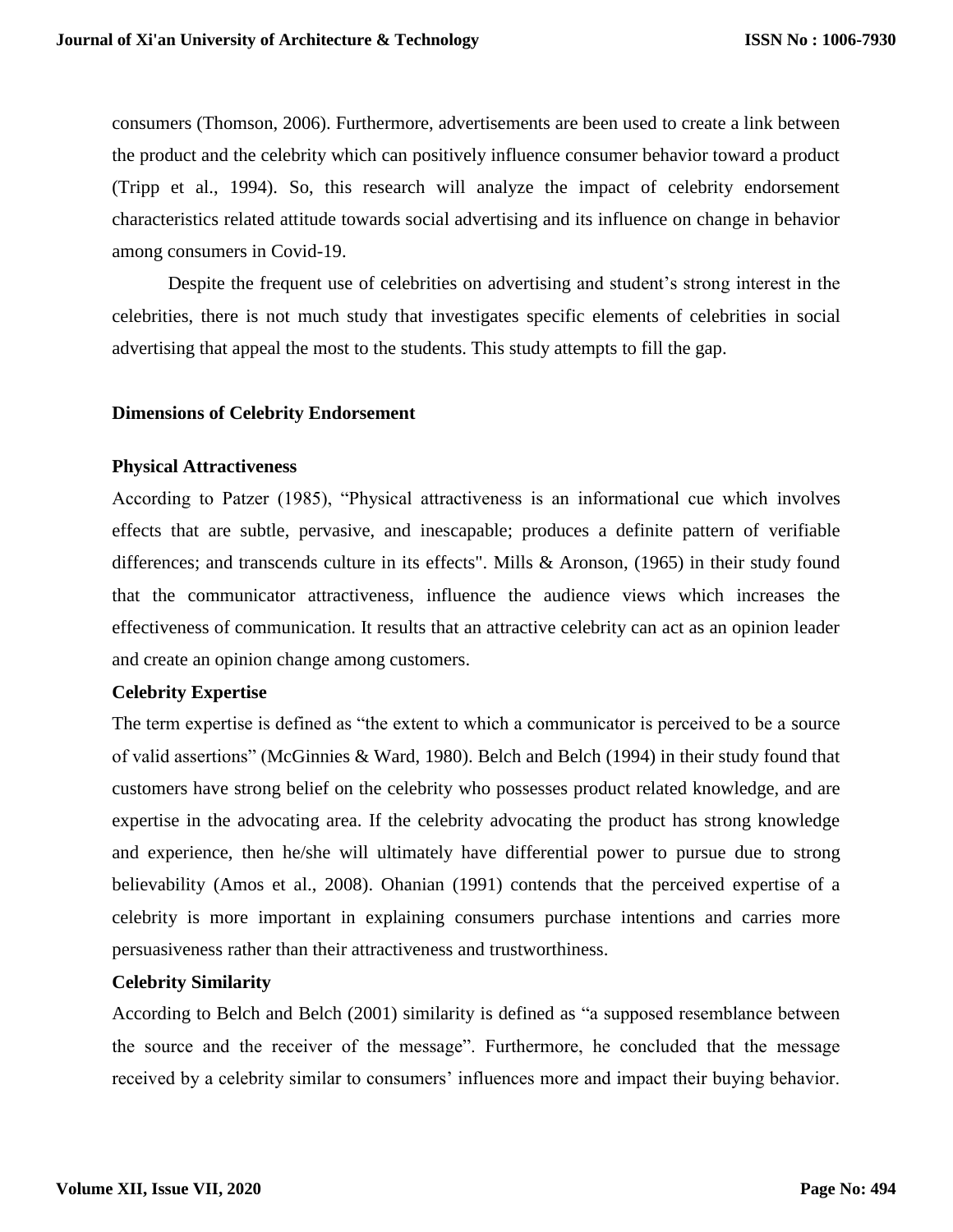It was also found that it is easy to recall and react if source endorser and brand possess a similarity.

### **Celebrity Familarity**

According to Belch and Belch (2001) familiarity is considered to be "the level of knowledge a celebrity possesses of a brand". According to Minh Ha & Hung Cam (2017), familiarity of a celebrity depends on different factors such as frequency to see the celebrity in different advertisements; frequency of the products celebrity is endorsing; frequency to see celebrity at different events etc.

### **Celebrity Trustworthiness**

As per Miller and Baseheart (1969) the impact of source trustworthiness in the advertisement has high persuasion. It resulted that if a celebrity is perceived to be highly trustworthy, then a message communicated has high impact in producing attitude change. Furthermore, it was also found that the celebrity trustworthiness was highly correlated with the respondents perceived source similarity, source expertise and the source attractiveness.

From the available literature it can be that the celebrity endorsement has significant influence on consumers' behavioural intention. The celebrity attractiveness, expertise, credibility, trustworthiness al have positive influence towards their behavior. The literature review found very little information about the moderating effect of social advertising message or content on consumers' behavioural intention, and thus the researcher has taken the social advertisement message as the moderator for the current study.

The purpose of this study is to examine the relationship between celebrity endorsement in social advertising and consumer's behavioural intention. It is important for the marketer to emphasize when choosing endorsing celebrities, as it is essential to understand the consumer's expectations in order to maintain a productive outcome.

## **Hypotheses**

*H1: Attractiveness towards celebrity in social advertising has a positive effect on intention towards behavioral change.*

*H2: Trustworthiness towards celebrity in social advertising has a positive effect on intention towards behavioral change.*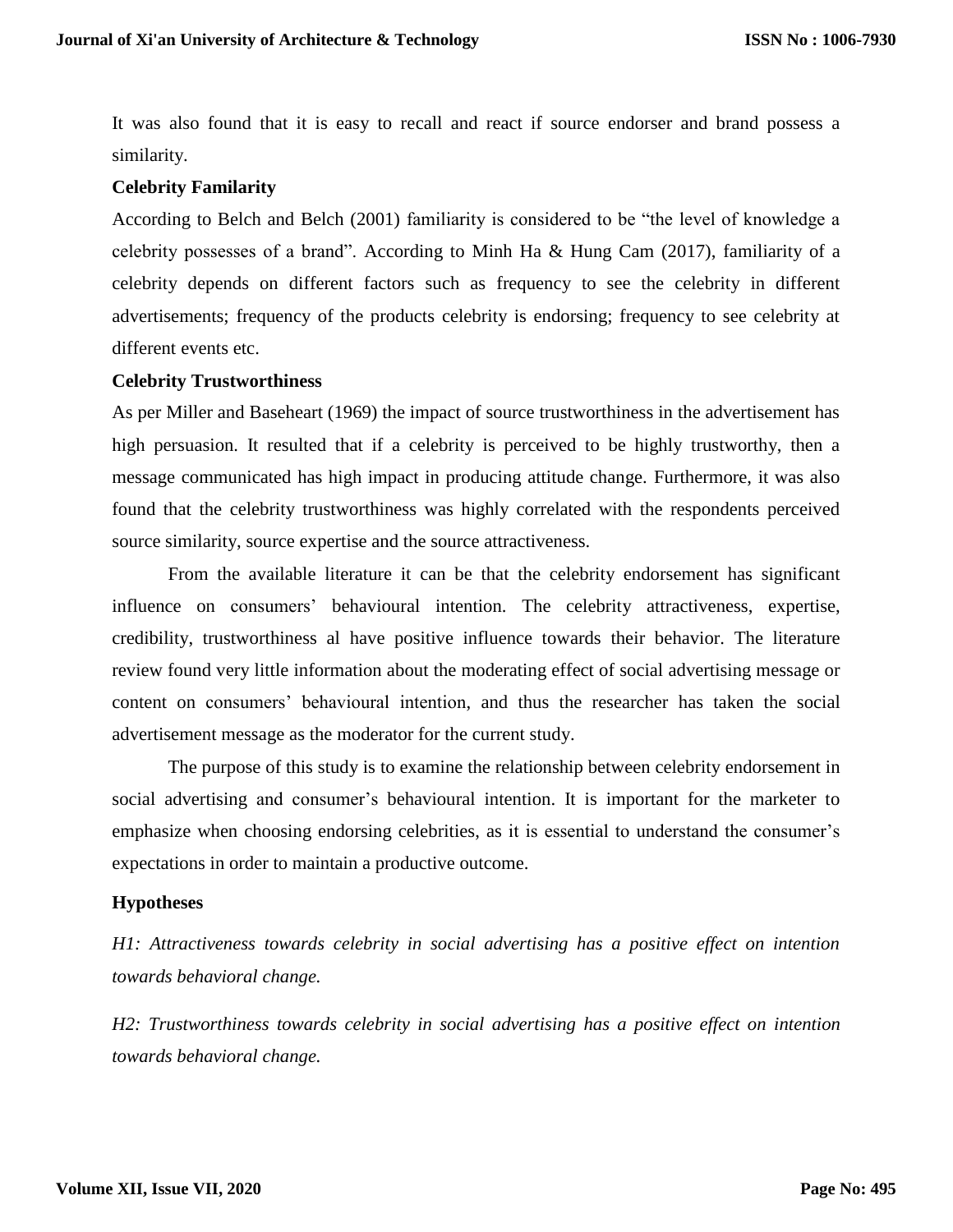*H3: Expertness of celebrity in social advertising has a positive effect on intention towards behavioral change.*

*H4: Familiarity towards celebrity in social advertising has a positive effect on intention towards behavioral change.*

# **Figure1**

## **Conceptual Model**



## **Research Methodology**

## **Population and Sample**

For accomplishing the purpose of study data is collected from university students and through self-administrative questionnaires. Questionnaires were distributed to people age between 17 to 30 years and their qualification ranges between Graduation to PhD with a vision about true findings of the studies.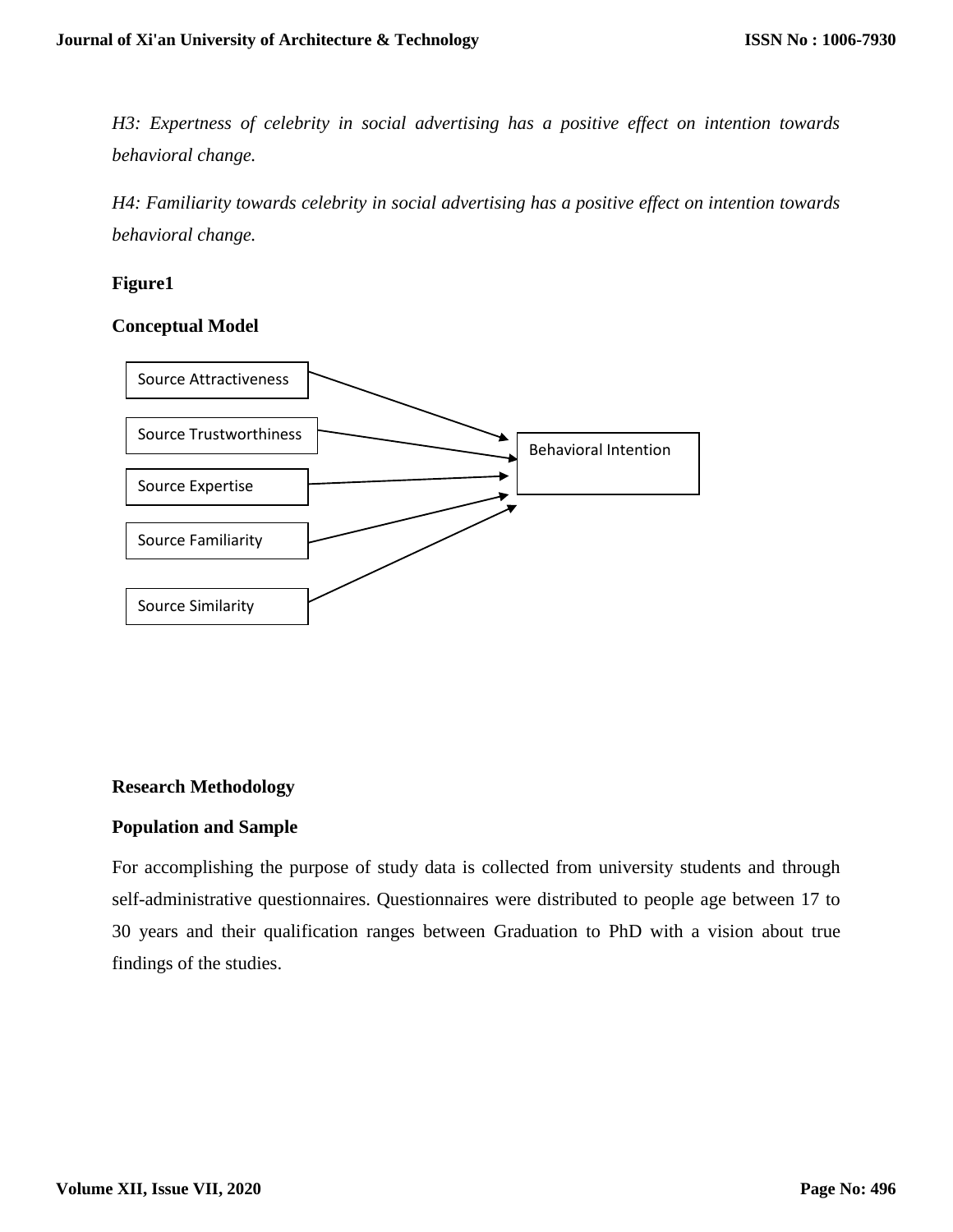### *Participants and Procedure*

Main aim for selecting the said population is that young people having keen interest and awareness about what is being offered by advertisement and by whom it is endorsed so they can easily recall for making linkages and respond correctly for presented questions.

Out of the total population, a sample of 500 respondents from different districts of Uttarakhand was selected to gather primary data. The problem statement focused on identifying the effectiveness of celebrity endorsement in social advertising during pandemic situation. A combination of convenience and purposive sampling technique was adopted. Data was collected through a well-developed structured questionnaire. Sample size for the study is five hundred (500), questionnaires were filled through Google form and four hundred eight (486) questionnaires are received back.

The consumer's responses were assessed covering Source Attractiveness, Source Expertness, Source Trustworthiness, Source Similarity and Source Familarity. These were measured by a seven point Likert type scale (7= Strongly agree to 1= strongly disagree).

### **Data Analysis and Findings**

In order to carry out the data analysis of the study, 500 questionnaires were distributed to consumers who use social media for product purchasing decisions were selected to gather data. The data analysis was done by using Statistical Package for the Social Sciences (SPSS) software version 22.0. A pilot study was conducted primarily in order to assess the extent of reliability and validity of the research questionnaire. In order to ensure reliability , Cronbach's alpha was calculated. The value of 0.84 for Cronbach's alpha indicates good internal consistency of the items in the scale.

Confirmatory Factor Analysis on the measurement model was performed using AMOS 20.0. To validate scales in this study, factor scores, average variance extracted (AVE), Composite reliability (CR) were calculated. Goodness of fit test on the model using maximum likelihood estimation showed GFI= 0.94, RMSEA=0.06, and CFI=0.96, indicating that the model shows good fit indices of measured variables. Further, standardized factor loading of all the variables is greated than 0.7, indicating that it is statistically significant. The detailed analysis of CFA is shown in the Table1.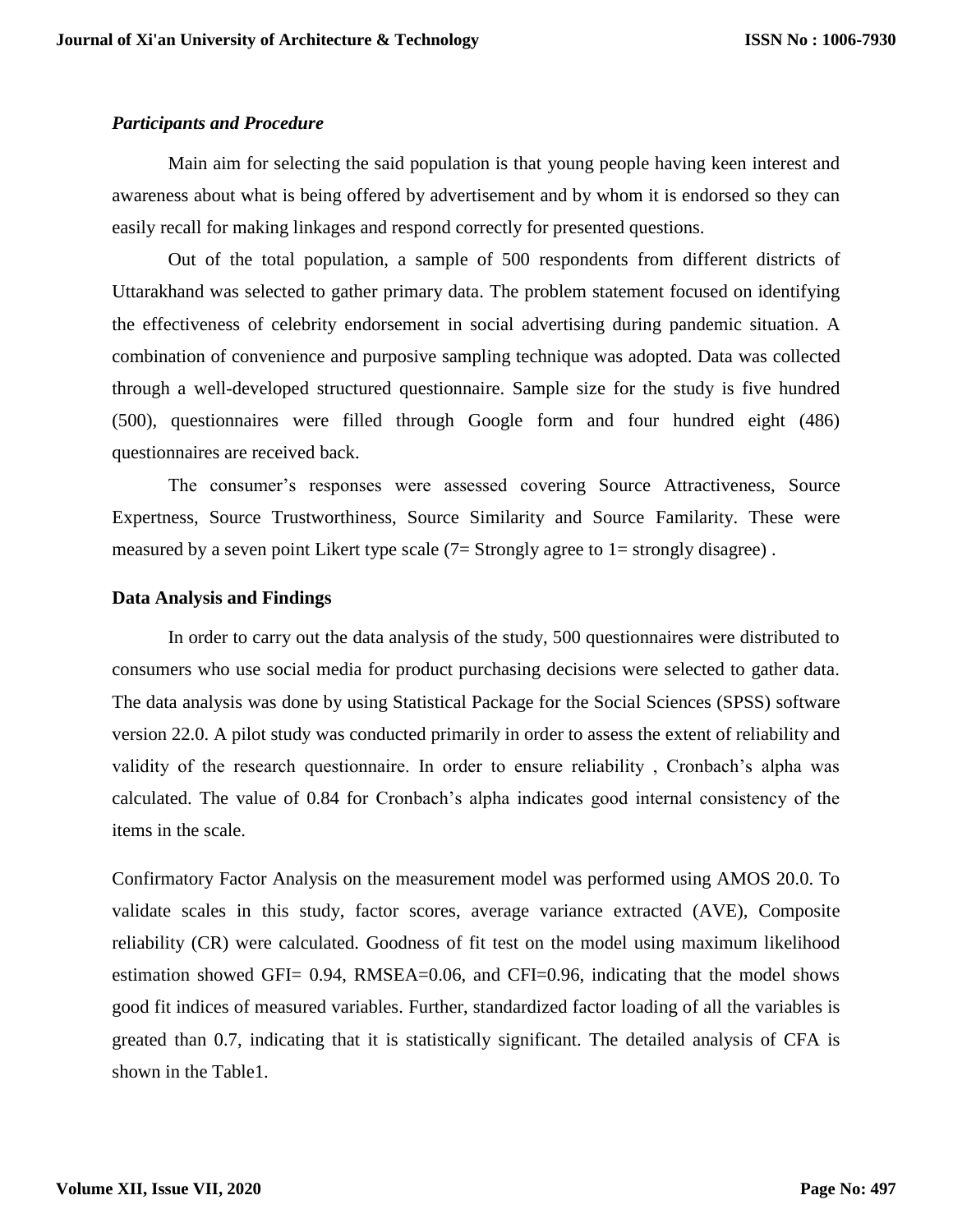| <b>Variable</b>                | <b>Mean</b> | <b>Standard</b> | Cronbach's   | CR    | <b>AVE</b> |  |
|--------------------------------|-------------|-----------------|--------------|-------|------------|--|
|                                |             | deviation       | <b>Alpha</b> |       |            |  |
| Source                         | 4.2396      | 1.40319         | 0.815        | 0.769 | 0.524      |  |
| Attractiveness                 |             |                 |              |       |            |  |
| Source                         | 4.8343      | 1.21345         | 0.856        | 0.736 | 0.506      |  |
| Expertise                      |             |                 |              |       |            |  |
| Source                         | 5.0991      | 1.15111         | 0.819        | 0.752 | 0.507      |  |
| Trustworthiness                |             |                 |              |       |            |  |
| Source                         | 4.5695      | 1.39792         | 0.803        | 0.771 | 0.529      |  |
| Similarity                     |             |                 |              |       |            |  |
| Source                         | 5.1787      | 1.10166         | 0.870        | 0.787 | 0.547      |  |
| Familiarity                    |             |                 |              |       |            |  |
| $\sim$ $\sim$<br>$\sim$ $\sim$ |             |                 |              |       |            |  |

|  | Table 1: Descriptive Statistics, Cronbach's Alpha, AVE,CR |  |  |
|--|-----------------------------------------------------------|--|--|
|--|-----------------------------------------------------------|--|--|

*Source*: Survey Data

Construct Reliability (CR) and Average Variance Extracted (AVE) of all the variables satisfy the standards i.e  $CR > 0.7$ ,  $AVE > 0.5$  and  $CR > AVE$ . Further, SEM analysed validity and reliability of the variables, which have been confirmed.

Celebrity Expertise is the only variable that has an insignificant negative impact on attitude towards social advertisement. All the other variables identified in the conceptual framework are found to be significant due to the significance value that exceeds the threshold of 0.05. This is in accordance with the rule of thumb that the p-value should be 0.05 and below; thus, each time when the value is more than 0.05, the hypothesis is rejected (Hair et al., 2010). Thus Hypothesis is tested using Structural Equation Modeling (SEM).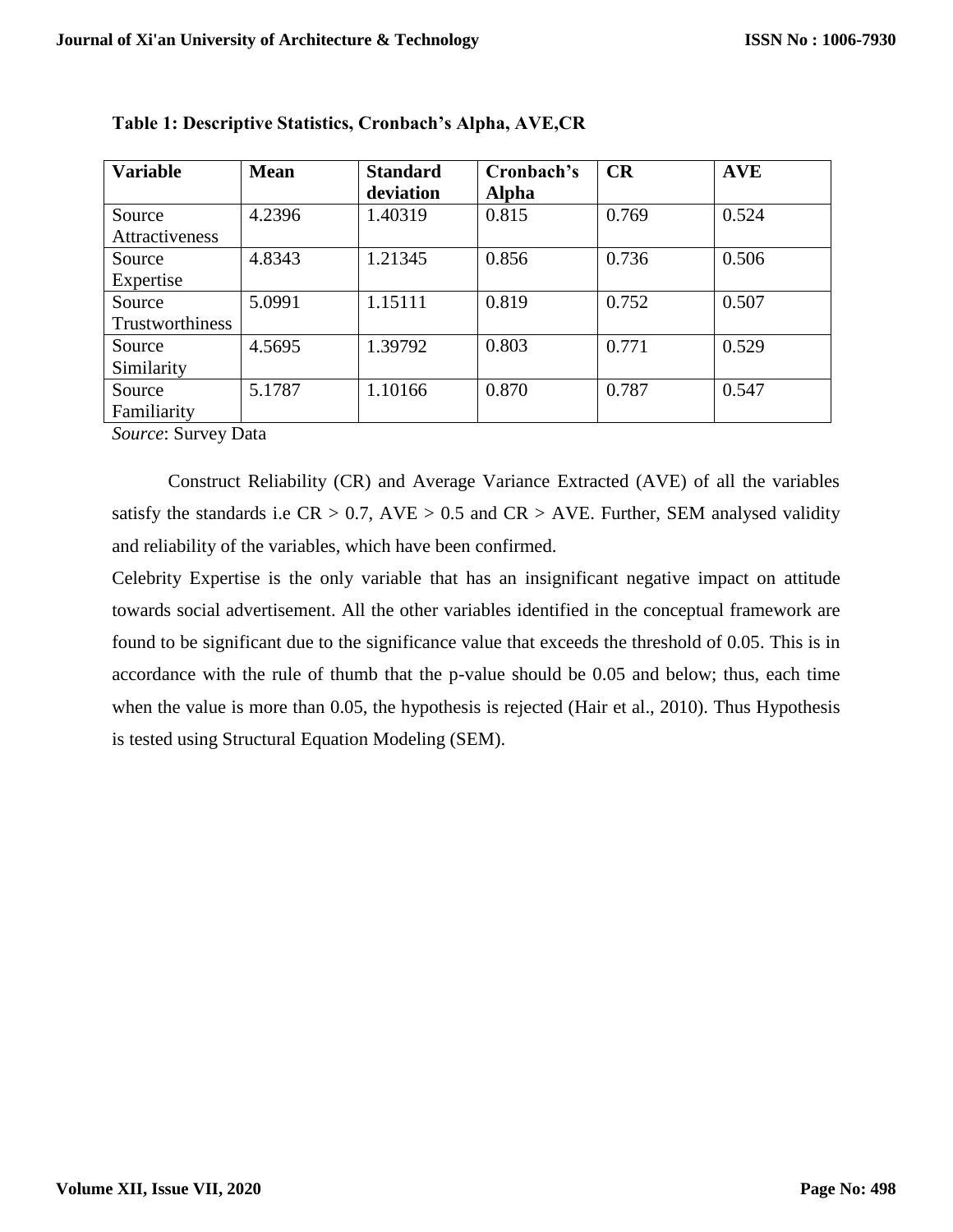# **Confi rmatory Factor Analysis (CFA)**

**Figure 2:** Measurement model (CFA)



The CFA model indices shown in table 2 illustrate the model's overall performance compared to the baseline parameters.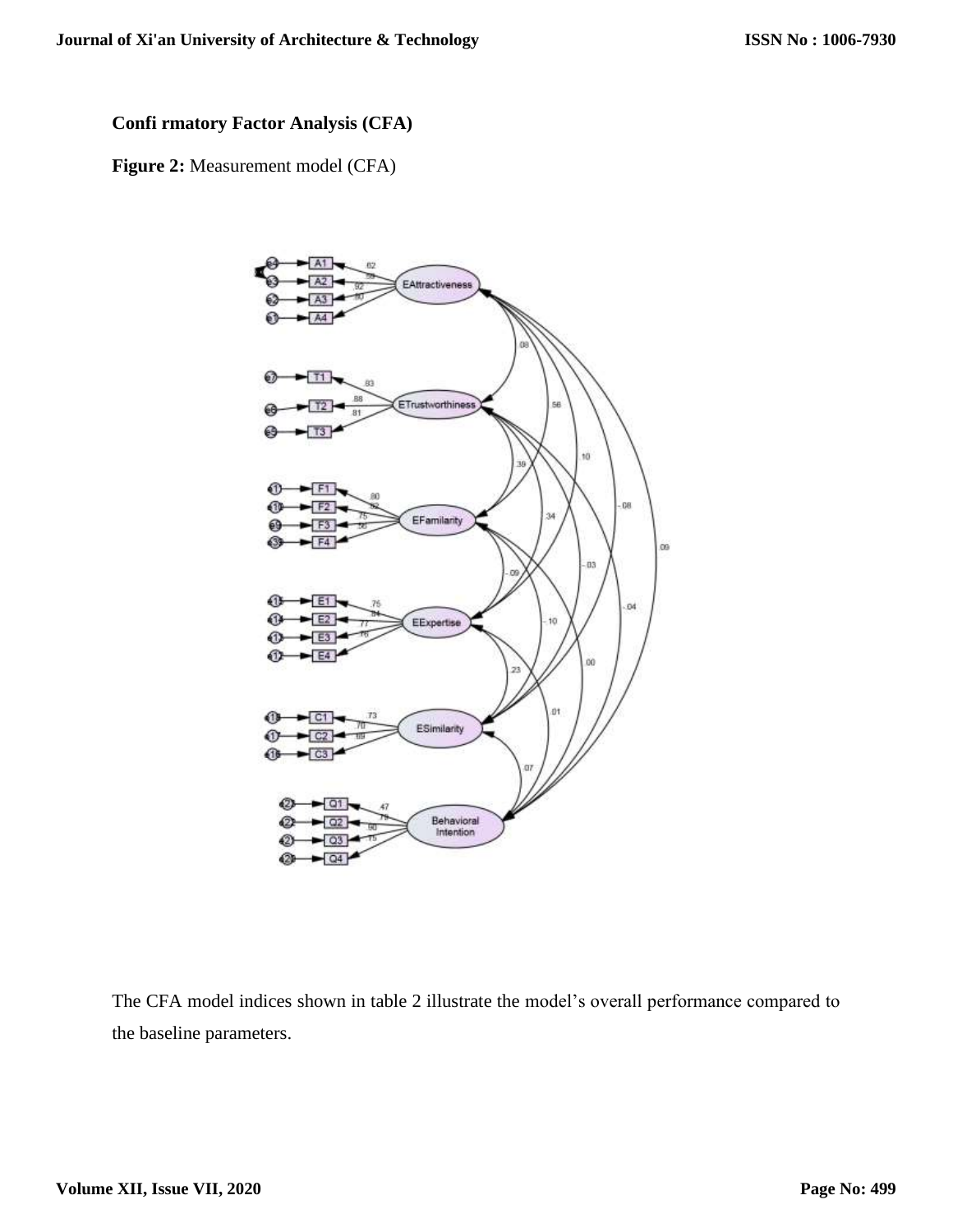| <b>Model Fit</b><br><b>Indices</b> | <b>Achieved</b><br><b>Values</b> | <b>Baseline Values</b>                            | <b>Remark</b>  |
|------------------------------------|----------------------------------|---------------------------------------------------|----------------|
|                                    |                                  |                                                   |                |
| CMIN/DF                            | 1.934                            | <3 "good fit", <5 "marginal fit", >5 "poor fit"   | Good fit       |
| <b>NFI</b>                         | 0.913                            | $>= 0.9$                                          | Good fit       |
| <b>RFI</b>                         | 0.9                              | >0.9                                              | Good fit       |
| <b>CFI</b>                         | 0.9                              | >0.9                                              | Good fit       |
| <b>GFI</b>                         | 0.9                              | >0.9                                              | Good fit       |
| AGFI                               | 0.9                              | >0.9                                              | Good fit       |
| <b>RMR</b>                         | 0.16                             | < 0.05                                            | <b>Bad fit</b> |
|                                    |                                  | $\leq$ 0.05 "close approximate fit", $>$ 0.05 but | Marginal       |
| <b>RMSEA</b>                       | 0.079                            | <0.08 "marginal fit" ,>=0.10 "poor fit"           | fit            |
| <b>PCLOSE</b>                      | 0.002                            | >0.05                                             | Poor fit       |

|  | <b>Table 2: CFA Indices</b> |
|--|-----------------------------|
|  |                             |

Overall, from the values we can say that the model is accepted as it has a good fit (Themessl-Huber, 2014).

# **Structural Equation Model**

Figure 3 below show the path model achieved after the analysis of data. It explains how the risk perception and fear impact the behavioral intention and buying behavior of customers. Table 3 shows the model fit indices achieved from the data analysis using AMOS.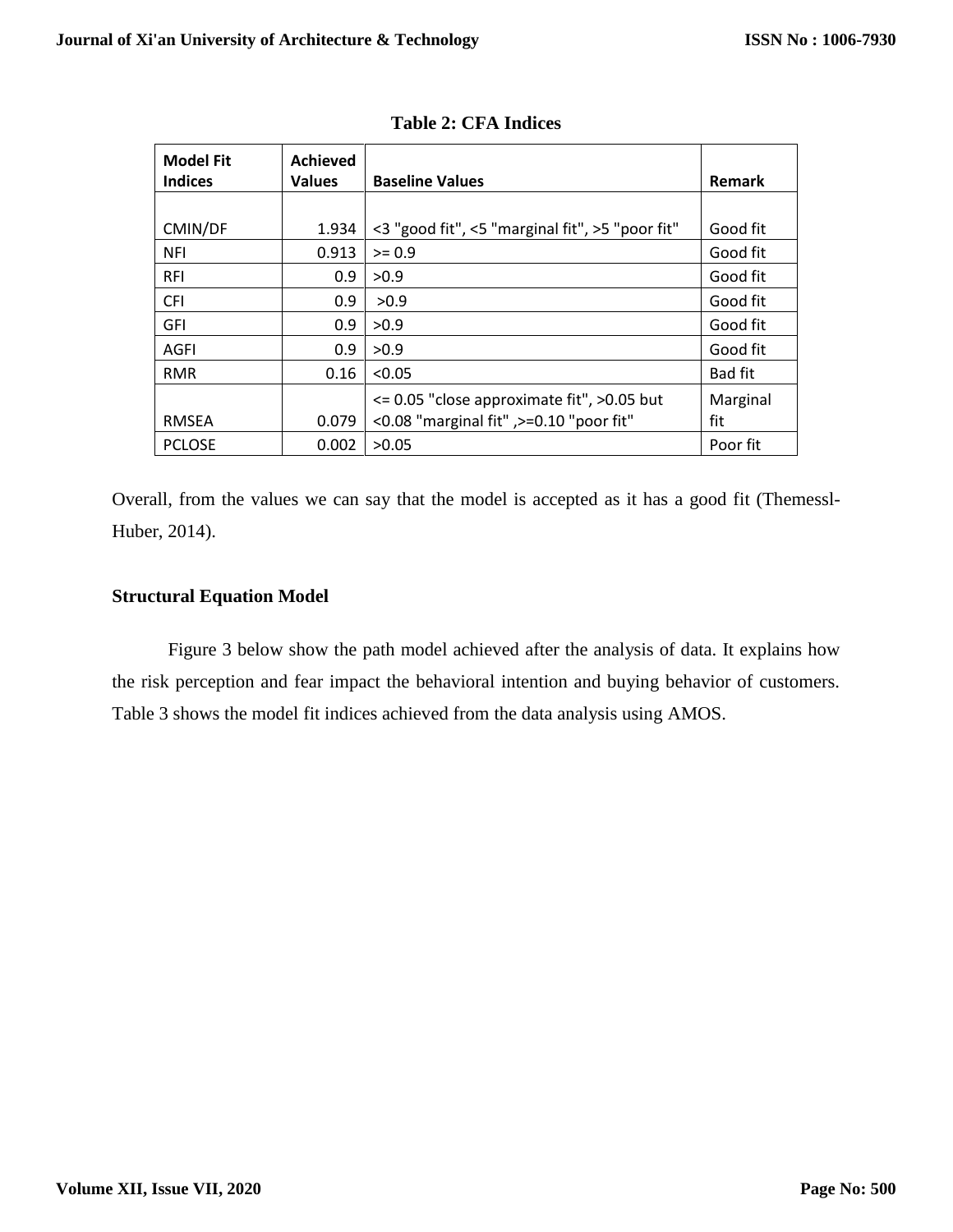# **Figure 3**



The measurement model of confirmatory factor analysis plays an important role to confirm the structural model analysis. In the structural model, the normed chi-square value is 1.484, below the recommended threshold value of 3.0, revealing a good fit model (Hair et al., 2010). The RMSEA value of 0.057 is at the required threshold of less than 0.08. CFI is 0.923, above the rule of thumb of 0.90 (Hair et al., 2010; Kline, 2011). Hence, the structural model is considered as an acceptable model.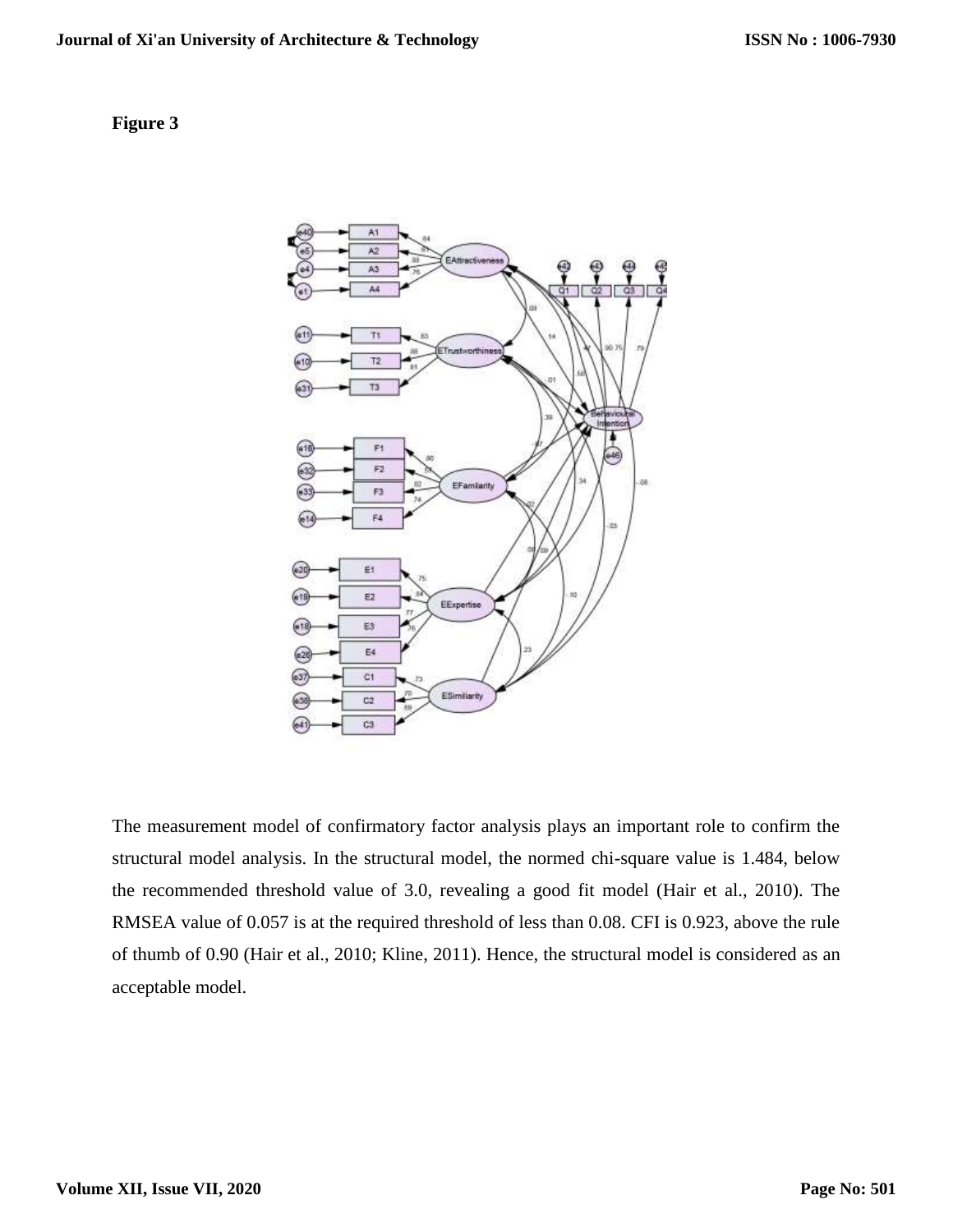# **Structural Model**

To test hypotheses in the research model, the standardized estimates, Critical Ratio are represented in the table. The decision about hypothesis testing is explained.

| <b>Hypothesis</b> | <b>Hypothesis Path</b>                                                                           | <b>Estimate</b> | C.R | p-value | <b>Result</b> |
|-------------------|--------------------------------------------------------------------------------------------------|-----------------|-----|---------|---------------|
| $\mathbf{1}$      | Attitude<br>towards<br>Social <--- Celebrity Attractiveness<br>Advertisement                     | .115            | 5.3 | ***     | Supported     |
| $\overline{2}$    | Attitude<br>towards<br>Social <--- Celebrity Trustworthiness<br>Advertisement                    | .145            | 4.9 | ***     | Supported     |
| 3                 | Attitude<br>towards<br>Social <--- Celebrity Expertise<br>Advertisement                          | .057            | 1.7 | .122    | Not Supported |
| $\overline{4}$    | Attitude<br>towards<br>Social <--- Celebrity Familarity<br>Advertisement                         | .382            | 4.1 | ***     | Supported     |
| 5                 | Intention<br>$\overline{t}$<br>behaviour <--- Attitude towards<br>Social advertisement<br>change | .783            | 5.7 | ***     | Supported     |

# **Concluding Remarks**

The main objective of this research was to examine the impact of social advertising on consumer behavioural change. From the empirical research, three major determinants that have an impact on intention to behavioural change were identified as: celebrity attractiveness, celebrity trustworthiness and celebrity familarity. The findings reflect message by celebrity in an advertisement as an important factor that contributes to change in behavioural intention of the respondents. Overall, organizations who aim to increase social awareness and respondents' attention should consider using celebrity in the social advertisements.

The study proposes that when a celebrity is perceived as attractive then the person's intention to change behaviour will be high. The hypothesis was tested using SEM. The test results showed that celebrity attractiveness leads to an intention for change in behaviour. This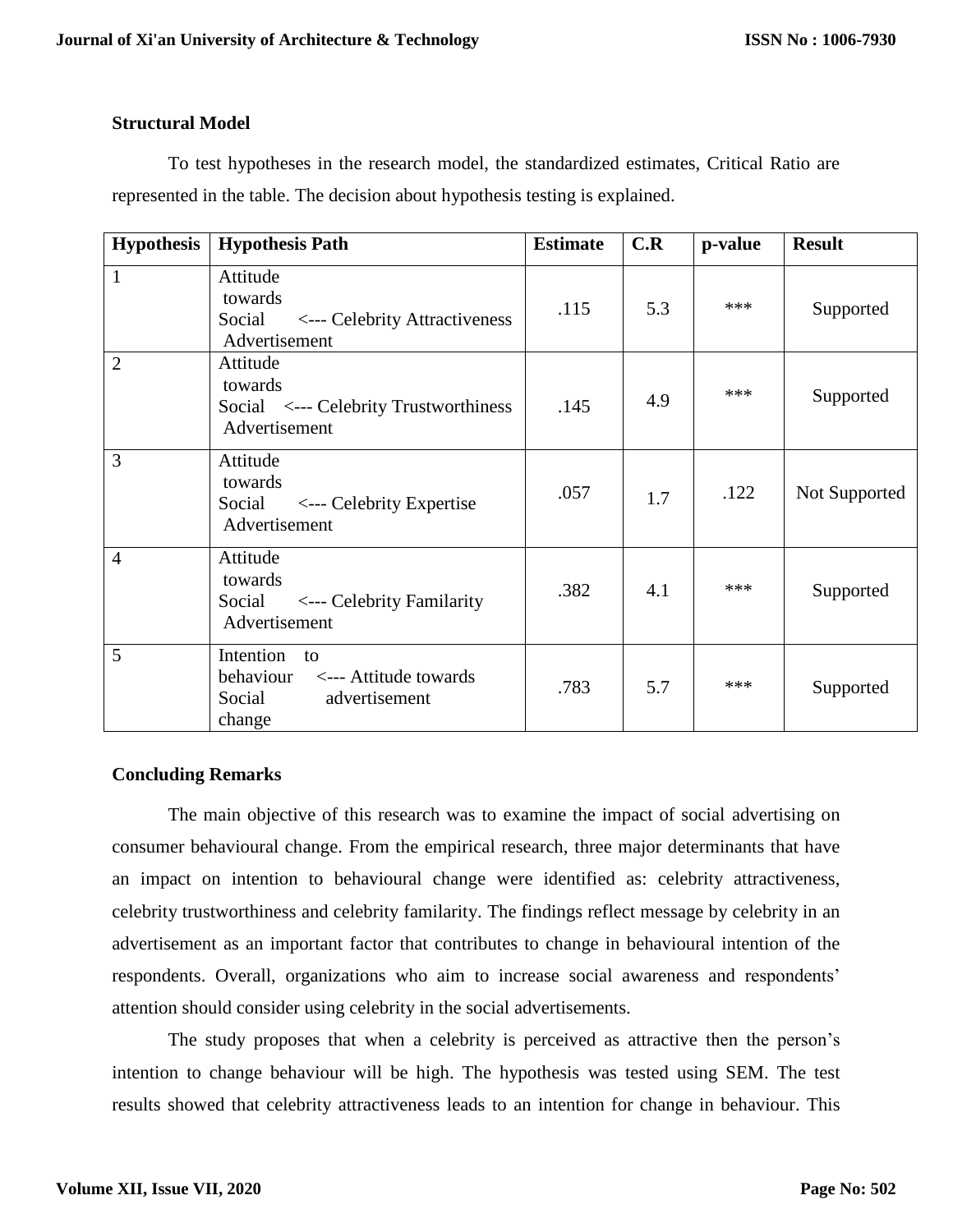indicates that when the advertisers take a decision about the celebrity they should try to get a celebrity who is attractive among the target audience. Another important finding of the study is that the celebrity expertise has a negative relationship with intention to change the behavior. It suggests that the respondents are not influenced by the expertise of a celebrity when the message has a social cause like Covid-19. These findings are important for social advertisers who are interested in using celebrity endorsement marketing strategy to understand attractiveness, trustworthiness and familiarity with the celebrity is important to get a positive response from respondents.

### **References**

Agrawal, J., & Kamakura, W. A. (1995). The economic worth of celebrity endorsers: An event study analysis. *Journal of marketing*, *59*(3), 56-62.

Amos, C., Holmes, G., & Strutton, D. (2008). Exploring the relationship between celebrity endorser effects and advertising effectiveness: A quantitative synthesis of effect size. *International journal of advertising*, *27*(2), 209-234.

Belch, George E., and Michael A. Belch. "A content analysis study of the use of celebrity endorsers in magazine advertising." *International Journal of advertising* 32, no. 3 (2013): 369- 389.

Belch, G. E., & Belch, M. A. (2008). Advertising and promotion: An integrated marketing communication perspective (6th ed.). New York.

Erdogan, B. Z. (1999). Celebrity endorsement: A literature review. *Journal of marketing management*, *15*(4), 291-314.

Friedman, H. H., & Friedman, L. (1979). Endorser effectiveness by product type. Journal of Advertising Research, 19(5), 63-71.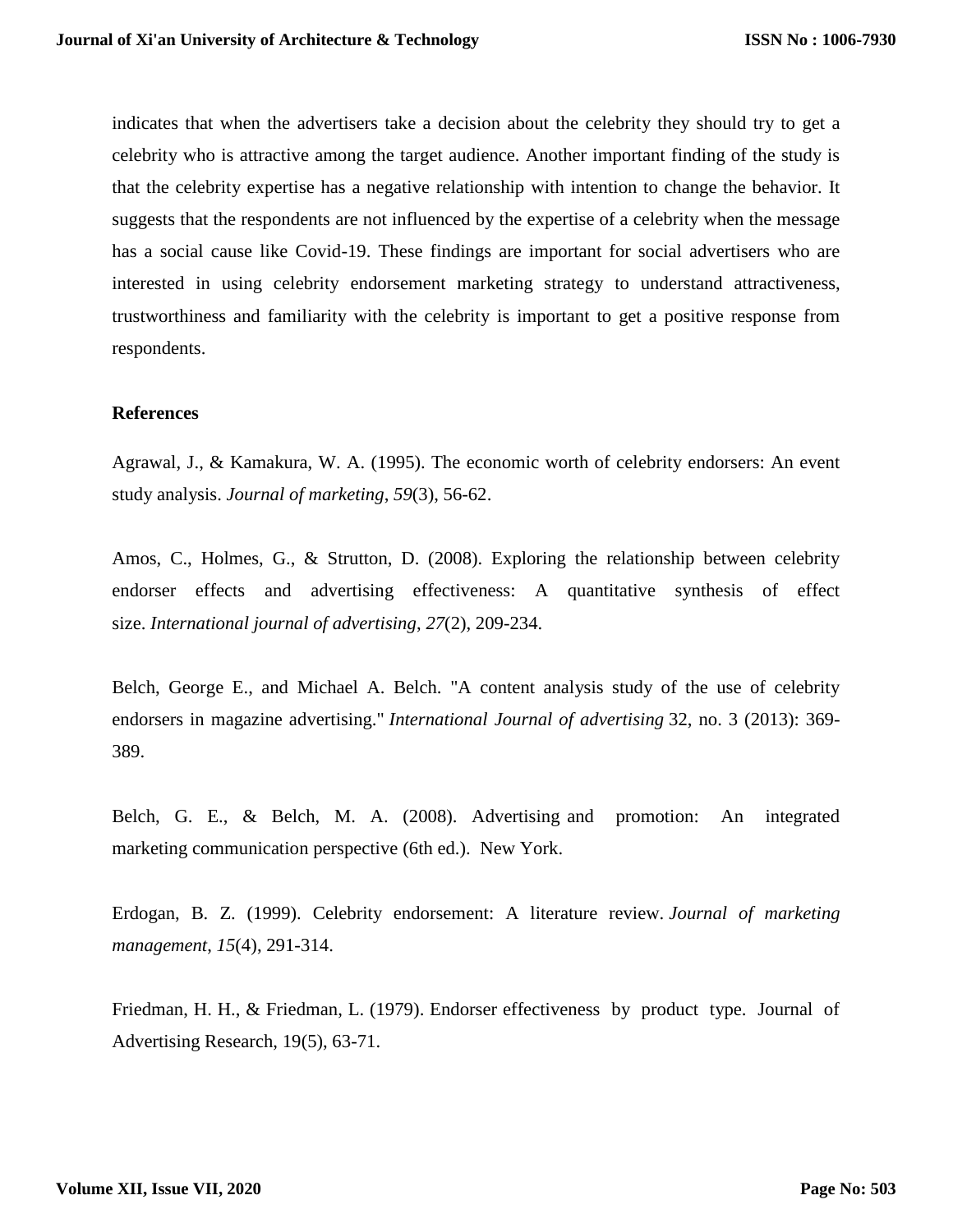Hair Jr., J.F., Black, W.C., Babin, B.J., & Anderson, R.E. (2010). *Multivariate data analysis – A global perspective* (7th ed.). Upper Saddle River: Pearson Education.

Holmes-Smith, P. (2001). *Introduction to structural equation modeling using LISREL*. Perth: ACSPRI-Winter training program.

Holmes-Smith, P., Coote, L., & Cunningham, E. (2006). *Structural equation modeling: From the fundamentals to advanced topics*. Melbourne: SREAMS.

Hooper, D., Coughlan, J., & Mullen, M. R. (2008). Structural equation modelling: Guidelines for determining model fit. *Electronic journal of business research methods*, *6*(1), 53-60.

Kline, R. B. (2011). *Principles and practice of structural equation modeling*. New York: Guilford Press.

Kotler, P., & Zaltman, G. (1971). Social marketing: an approach to planned social change. *Journal of marketing*, *35*(3), 3-12.

Lafferty, B. A., & Goldsmith, R. E. (1999). Corporate credibility's role in consumers' attitudes and purchase intentions when a high versus a low credibility endorser is used in the ad. *Journal of business research*, *44*(2), 109-116.

Lomboan, S. (2013). The Impact of Celebrity Endorsement on Brand Image. Journal EMDA, Vol. 1 No. 3, pp 788-795.

McGinnies, E., & Ward, C. D. (1980). Better liked than right: Trustworthiness and expertise as factors in credibility. *Personality and Social Psychology Bulletin*, *6*(3), 467-472.

Menon, A. M., Deshpande, A. D., George, M. Z., & Perri III, M. (2004). A model assessing the effectiveness of direct-toconsumer advertising: integration of concepts and measures from marketing and healthcare. *International Journal of Advertising*, *23*(1), 91-117.

Miller, G. R., & Baseheart, J. (1969). Source trustworthiness, opinionated statements, and response to persuasive communication.

Minakshi Chouhan Asopa, 2010, "Nava Rasas in Indian Advertising – their Impact on Consumer", Marketing Master Mind, January 2010 Issue, Page Nos. 16-20